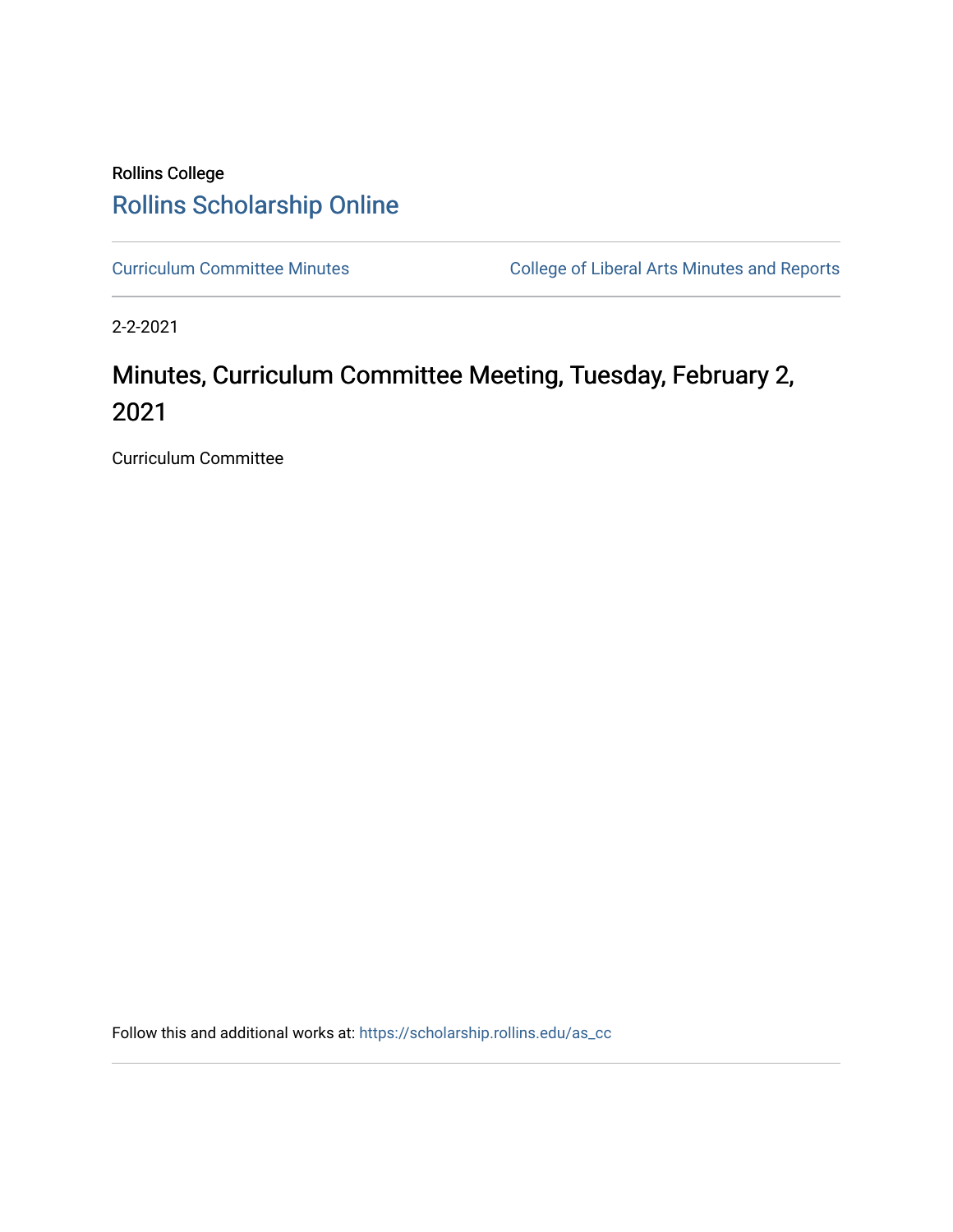# **Curriculum Committee Meeting Agenda Date: February 2, 2021**

### **Location: WebEx room** <https://rollins.webex.com/meet/mvidovic>

 $\boxtimes$  Martina Vidovic (Chair)  $\boxtimes$  Valerie Summet  $\boxtimes$  Brendaliz Santiago-Narvaez (secretary)  $\boxtimes$  Mark Heileman  $\boxtimes$  Caitlin Mohr Gloria Cook  $\boxtimes$  Jana Mathews  $\boxtimes$  Brian Mosby  $\boxtimes$  Sarah Parsloe  $\boxtimes$  Rochelle Elva  $\boxtimes$  Kyle Bennett

#### **Voting members: Non-voting members: Guests:**

 $\boxtimes$  Ashley Kistler  $\Box$  Stephanie Henning  $\boxtimes$  Rob Sanders Cameron Peterson Zoe Pearson  $\boxtimes$  Senal Hewage

 $\boxtimes$  Mae Fitchett  $\boxtimes$  Toni Holbrook  $\boxtimes$  Tiffany Griffin  $\boxtimes$  Steve Booker Gabriel Barreneche  $\boxtimes$  James Patrone  $\boxtimes$  Vidhu Aggarwal  $\boxtimes$  Ben Hudson  $\boxtimes$  Jenn Manak

## **Agenda**

#### **1. Approve minutes from the January 19, 2021 meeting**

- a. Motion- Strike update in minutes regarding Music Scholarship not an issue within our purview.
- b. Kyle-So moved. Voting Raising of hands- Approved. Minutes pass.

#### **2. Sub-committee reports**

- a. New course- *Brian -*We met and approved courses we accumulated since our last meeting. Working through a couple more.
- b. Academic Appeals *Valerie-* Nothing to report, we have a meeting this afternoon.
- c. EC report *Martina-* No report from EC.
- d. Registration *Gloria-* Registration priorities have been discussed. We have a spreadsheet we will share with you. Stephanie has a proposal for students to register based on cohort, we want to address concerns. We will discuss next time. e. SGA - *Kyle-* No report.
- 

#### **3. Old business**

- a. Aligning Holt and CLA calendars Rob Sanders, Jenn Manak
	- i. *Martina* We checked calendars days to make sure they are both aligned. We counted the days.
	- ii. *Rob* If we start on Tuesday and make everything the same we still see 14 Mondays but that means that a Monday class is actually will not begin until the  $24<sup>th</sup>$ . We had a discussion of reading days. Holt would not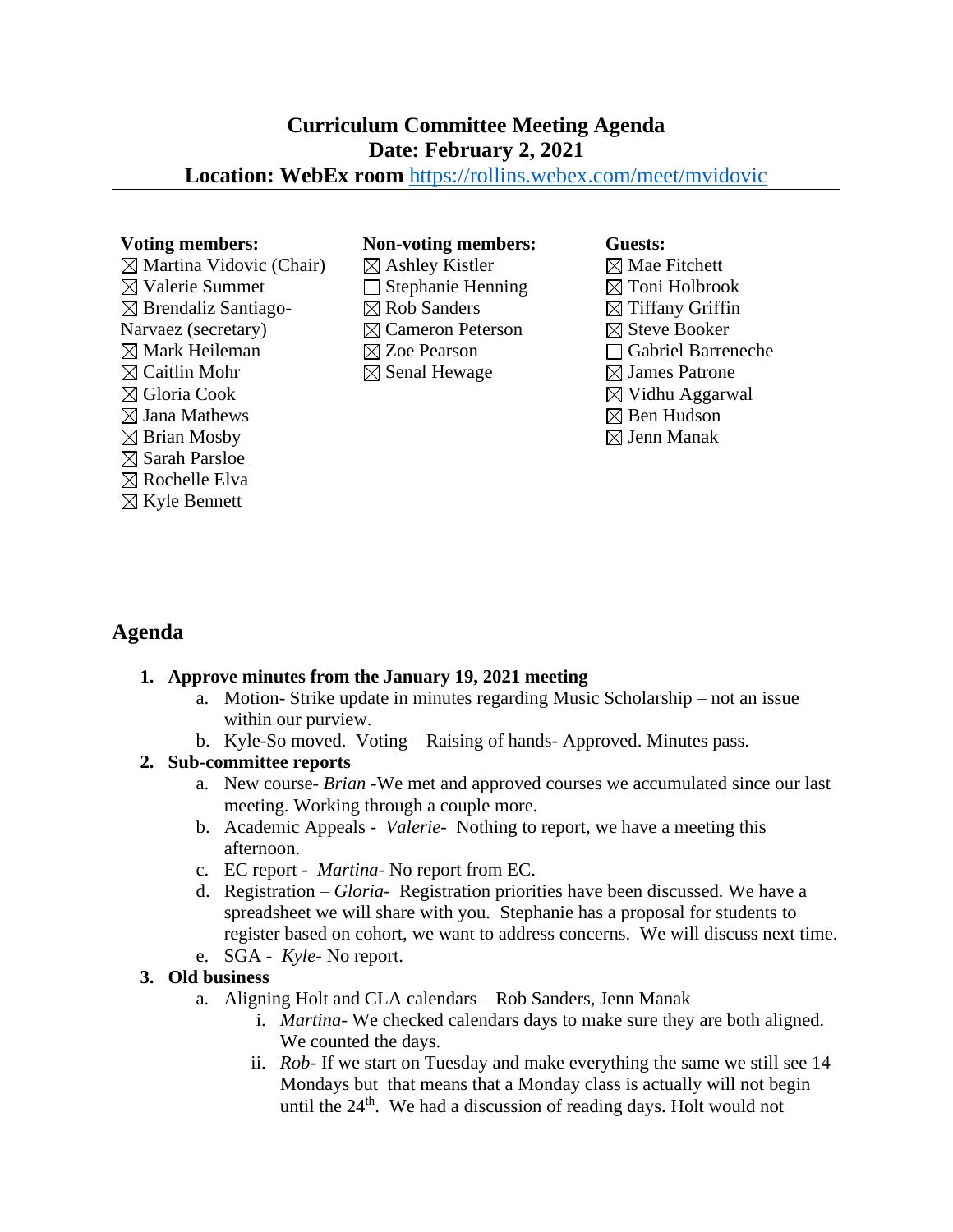observe the reading days. This is the only difference. That's is all we noticed as reviewed it multiple times.

- iii. *Valerie* Can you clarify how final exams will be handled for CLA and HOLT (Final class period?).
- iv. *Martina* CLA has been approved and published. The Holt calendar has not been published. That's why we can make some adjustments
- v. *Caitlin* Have we asked Jenny about moving the day of Scholarship?
- vi. *Rob* I did not necessarily interpret as a concern about the Holt calendar. More comments about the larger calendar that is shared.
- vii. *Valerie* I like the alignment. This is a good step forward as a way to standardize the calendar as much as we can.
- viii. *Kyle (chat)*  I agree.
- ix. *Martina* Vote on this alignment? We can do so today. I can reach out to Jenny and discuss doing the adjustment on both sides.
- x. *Motion* Jana; Second- *Valerie* In favor raising of hands.
- xi. Martina- I will talk to Jenny and bring back to committee.

#### **4. New business**

- a. Biochemistry/Molecular Biology Major James Patrone
	- i. *James-* We have some map changes to BMB interdepartmental program. Our last curricular overview was done 2- 3 years ago. We noticed that certain things (execution and intent) did not match and we were doing exceptions for electives categories. Small changes to clean up language on Major map. Making electives on credit hours and not on number of classes. We also want to add CHEM 420- a popular elective to add and remove Biostats from elective choices. Making sure the path to get electives reflects what we want it to be.
	- ii. *Martina-* This is credit hour based hence why you are allowing students to take 3- 6-hour courses… instead of having to take 4 courses. Do you see a disadvantage of them taking less laboratories?
	- iii. *James-* With the current map it is de incentivizing those that wanted to take the lab because they needed to take another class. We want students to have choices. We are not concerned over the number of classes ( labs or no labs) because of student choice. We want to leave that flexibility for students to choose their path.
	- iv. *Martina-* Will this have effect on enrollments/ distribution? Courses under enrolled?
	- v. *James-* We find that it is a mix. It depends on the student's nature. We are helping under enrolled classes. Goes in favor in favor of courses that tend to be harder to make. Positive for the Department.
	- vi. *Martina* Motion- Jana ; Second- Valerie, in favor raising hands-Approved.
- b. English Major Vidhu Aggarwal, Ben Hudson
	- i. *Ben Hudson* We present to day Four proposed changes. The first is the result of staffing changes. All of tenure track and tenured faculty are teaching ENG140. We teach it similarly. We want to put our major in alignment to other Majors that count competencies for elective credit for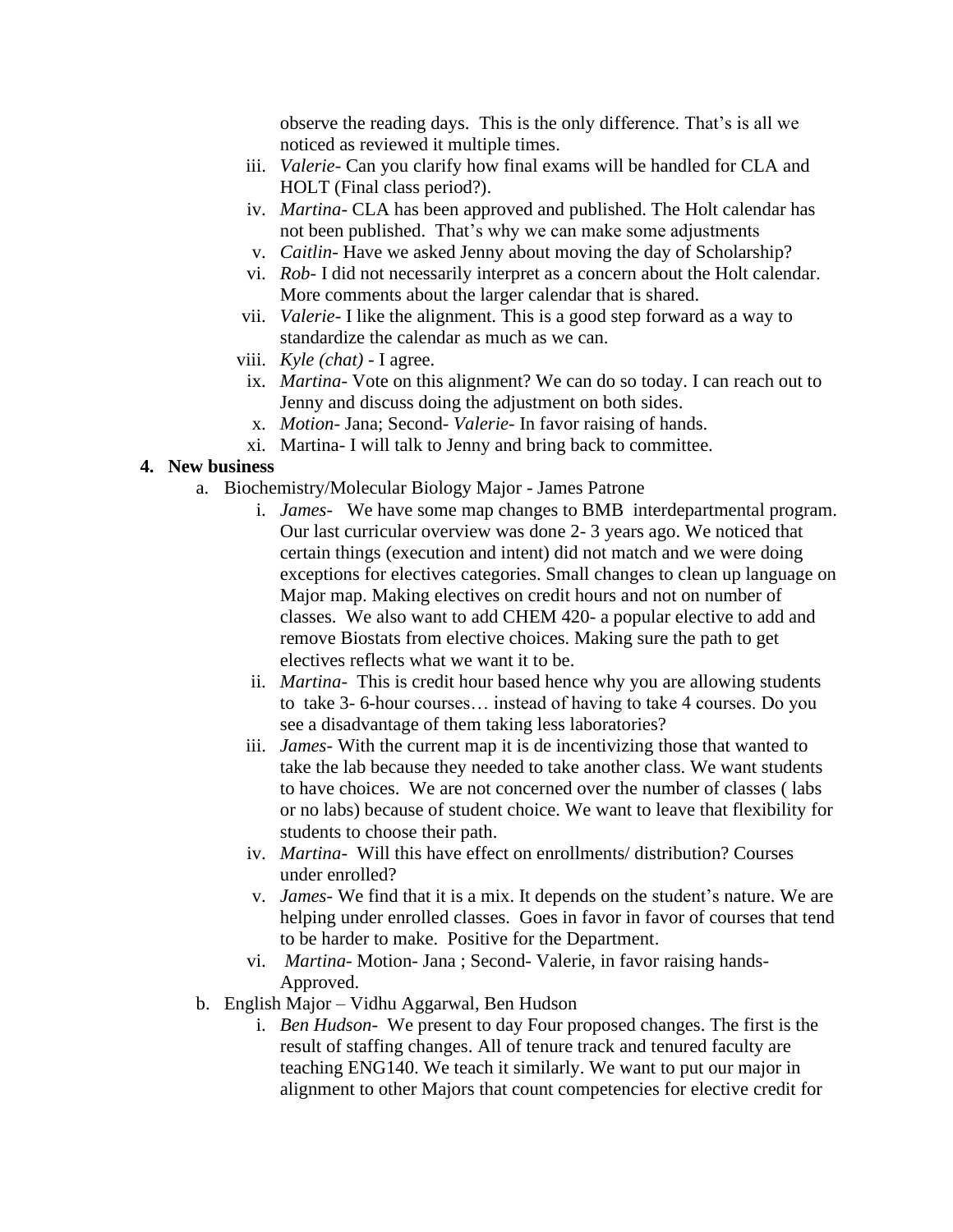their major. Second change, confusion between progression in major and advisors. To determine a clear developmental path within our major we wanted to simplify the map. We also want to make changes for Banner to make a single developmental path by eradicating distribution requirement entirely. 7 courses will be a requirement. Third proposed change to add a second transnational and multi-ethnic requirement. We thought we would hope to provide a counterweight from authors of European decent to include multi-ethnic transnational authors. We are committed broadening authors and ways of knowing for our students. Fourth change in writing curriculum, allow English major and writing minor- 2 courses to count for both programs.

- ii. *Martina* Open for questions?
- iii. *Valerie*  Can you go back to counting ENG140 as part of the major? Doesn't that reduce the number of courses needed in major by 1?
- iv. *Ben* We only want qualified courses to be counted as elective towards major. As we have lost faculty teaching these classes, we realized we teach them similarly…. Yes, for some it will reduce the classes to 11. We are not legislating this for all majors just for some.
- v. *Jana* We are not making anything different from any other Department. Competency to satisfy a requirement count for other things…We are struggling with students taking ENG140 and then taking a another 100 level class that becomes a replicate of that.
- vi. *Vidhu* We're trying to be inventive. More of our faculty are teaching ENG140 now. We need more classes for majors that we can offer given what we have to teach.
- vii. *Martina* ENG145 will it count for major? Transfer credit?
- viii. *Ben* No, we want classes with faculty in the English Department to count. We would want ENG145 will only apply for AB or AP transfer courses. Will not count for the major.
- ix. *Valerie* Will it fix the problem of faculty teaching classes? Won't transfer student enroll in ENG140 right of the bat? Is it actually going to free up that pipeline?
- x. *Vidhu-* We also have ENG190 classes, this is to offer relief to the 190 classes. We recommend to take the ENG190 courses. 140 will supplement the initial gateway course to major.
- xi. *Toni(chat)-* Could someone please address the impact on transfer students coming in under the state college articulation agreement or from other institutions?
- xii. *Ben-* If they come in with transfer credit, we will work with registrar to count for W145 which does not count for elective for the major.
- xiii. *Vidhu-* We have enough classes to accommodate transfer students, we have more problems with early classes.
- xiv. *Toni-* Will you get fairness challenges from transfer students?
- xv. *Vidhu-* Transfers need supplementary stuff. They really need to take ENG190 to acclimate to the Rollins environment. I don't think it will be a problem.